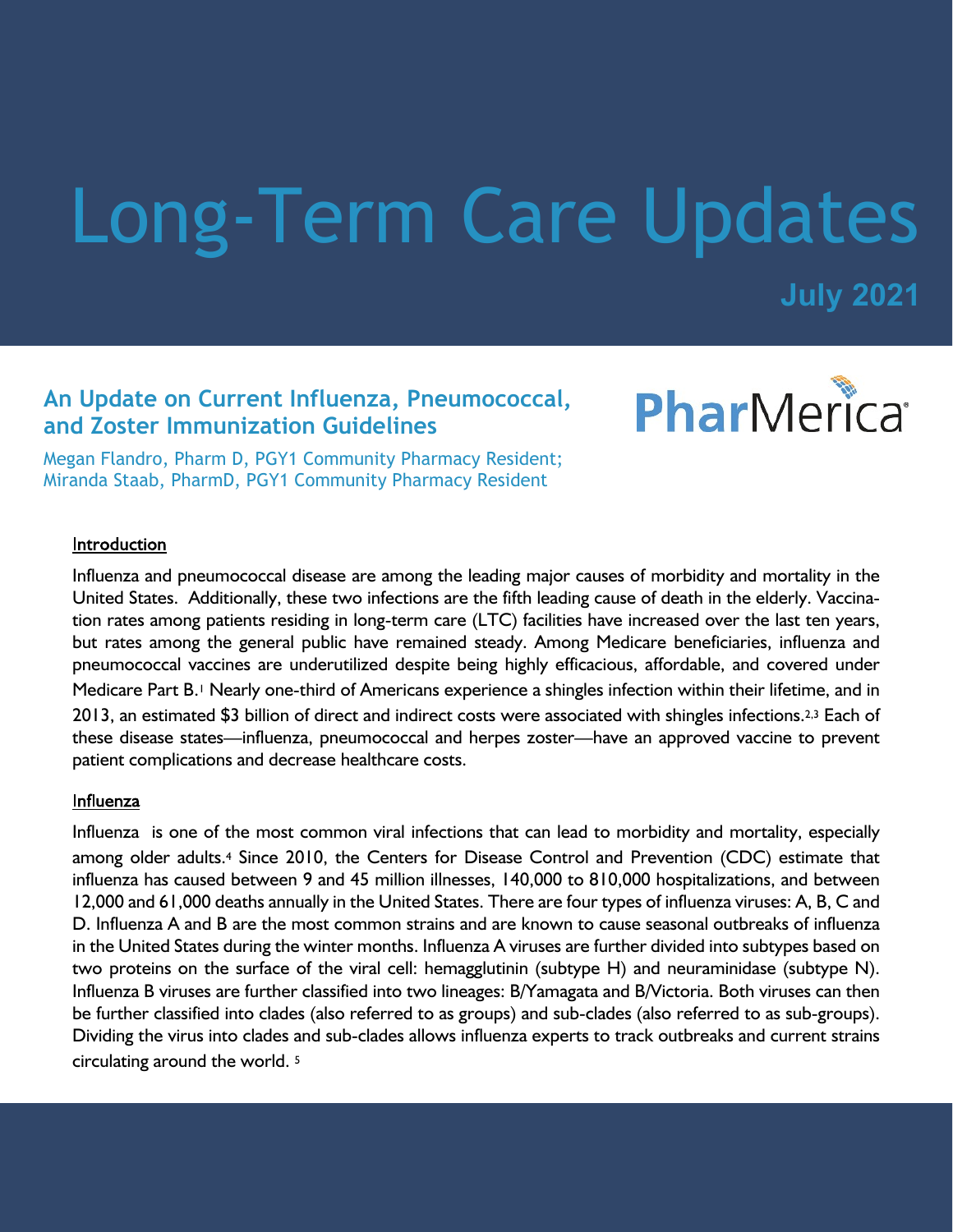#### Influenza Vaccine

Influenza vaccines are categorized by how many strains they protect against, how they are made, and the type of immune response they illicit. Trivalent influenza vaccines protect against three different influenza strains while quadrivalent vaccines protect against four. The strains included in the vaccine are predicted by an international committee and approved by the U.S. Food and Drug Administration (FDA) on an annual basis. High-dose and adjuvated influenza vaccines are theorized to invoke a larger immune response. Recombinant and cell-based vaccines are made without the use of eggs and can be used in patients with an egg allergy.<sup>6</sup> In the U.S., the influenza season runs annually throughout the fall and winter. Since the influenza vaccine requires about two weeks to gain full effectiveness, the CDC recommends that everyone receive it before October. Early vaccination during July and August is not recommended due to decreased efficacy later in the season. Children as young as 6 months can receive the influenza vaccine, and it is recommended for everyone who does not have a contraindication, especially the elderly and those with complicated disease states.<sup>7</sup>

Two influenza vaccinations are approved specifically for individuals ≥65 years of age: high-dose influenza vaccine (Fluzone High-Dose) and adjuvanted influenza vaccine (Fluad).8 The high-dose influenza vaccine contains four times the amount of antigen compared to the standard influenza vaccine, while the adjuvanted influenza vaccine contains an ingredient that elicits a more intense immune response.<sup>8,9</sup> Older adults can receive any influenza vaccine, but the high-dose and adjuvated influenza vaccines provide boosted immunity for this population, creating better immune protection against influenza and advanced illness. Older adults who receive the high-dose or adjuvanted vaccine are less likely to suffer from complications that could lead to hospitalization and death. The high-dose influenza vaccine was previously a trivalent vaccine, but as of last year it is only available as a quadrivalent formulation. The adjuvanted influenza vaccine has been available as both a trivalent and quadrivalent vaccine. Adverse effects of these influenza vaccines include swelling or redness at the injection site, fatigue, fever, muscle aches, or headache.8,9

#### **Pneumococcal Disease**

Pneumococcus is a gram-positive extracellular pathogen that leads to a high disease burden among people all over the world. Streptococcus pneumoniae is a pathogen within this group that causes more deaths than any other infectious disease. Those at highest risk for this disease include children under the age of five and the elderly.<sup>10</sup> Persons who reside in LTC facilities are at an especially high risk of developing pneumococcal disease due to their advanced age and underlying comorbidities. Case fatality rates among individuals in LTC facilities from pneumococcal disease are between 27% and 44%.<sup>1</sup> Pneumococcal disease infections can range from mild, including otitis media and sinusitis, to severe, including pneumonia and meningitis. Pneumococcal infections are spread from person to person via respiratory droplets which can then travel to the ears, sinuses or lungs, and can even penetrate the blood stream.<sup>10</sup>

Roughly 93 different serotypes of pneumococci have been identified. Certain serotypes are more likely to cause severe disease than others; some of the highest mortality rates have been associated with types 3, 6B and 19F. Pneumococcal serotypes that cause invasive disease differ based on geographic location.<sup>10</sup>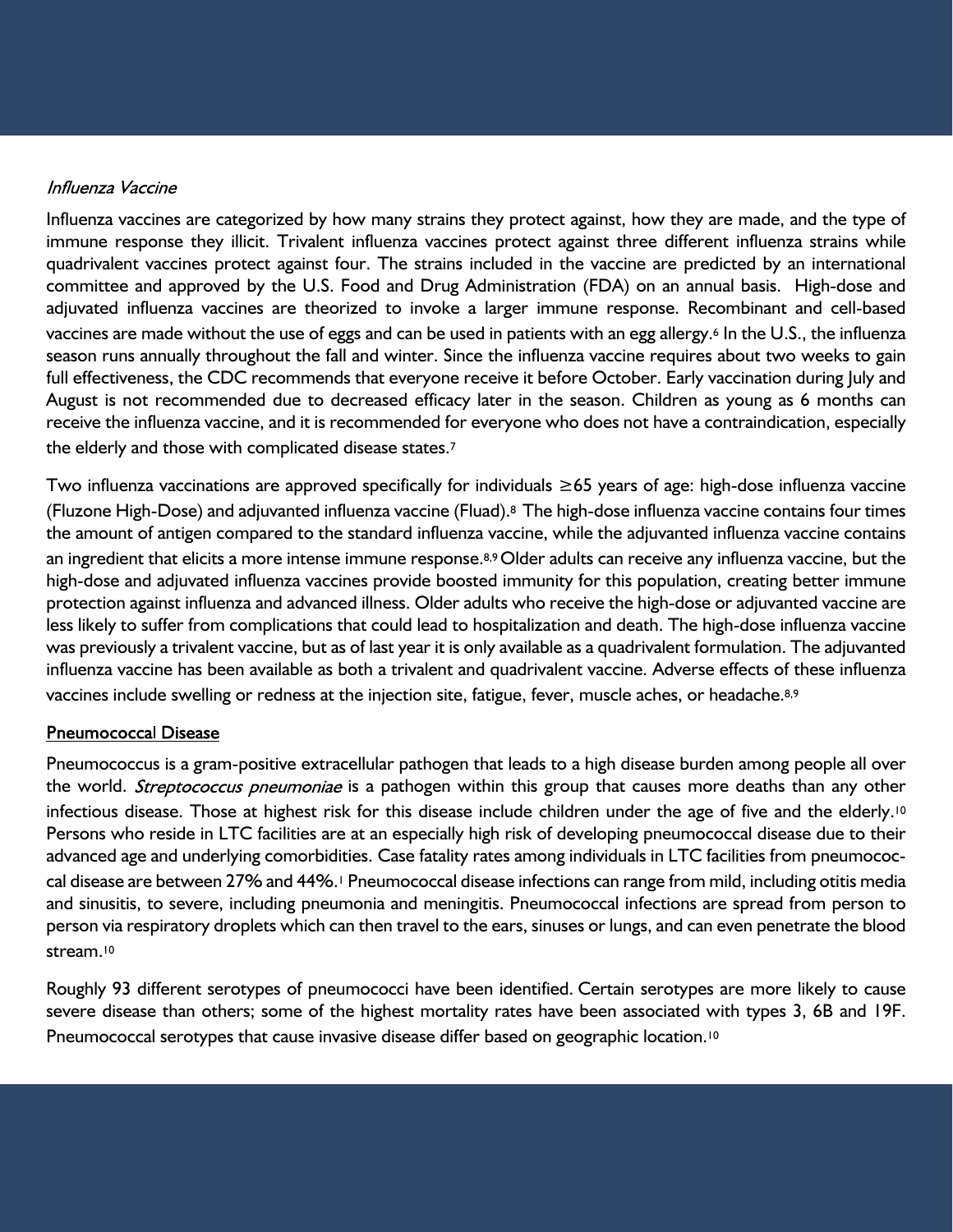#### **Pneumococcal Vaccines**

There are currently two vaccines recommended by the CDC for prevention of pneumococcal disease, the 13-valent pneumococcal conjugate vaccine (PCV13) and the 23-valent pneumococcal polysaccharide vaccine (PPSV23).<sup>11</sup>

The PPSV23 vaccine is used to immunize the elderly and other high-risk individuals against pneumococcus. Serotypes in the PPSV23 vaccine have been chosen based on the dominant strains causing disease in the United States.<sup>10</sup> Among the 23 strains it covers are 3, 6B, and 19F, which are known to cause invasive disease.<sup>12</sup> PPSV23 is currently recommended for all adults 65 years and older and those ages 2 to 64 with certain high-risk conditions, including chronic heart and lung disease, diabetes, and cigarette smoking. Patients who receive a dose of PPSV23 under the age of 65 should receive one final dose when they are 65 years of age or older (at least 5 years after the prior dose).<sup>11</sup>

At one time, the Advisory Committee on Immunization Practice (ACIP) and CDC recommended PCV13 for all adults >65 years of age; however, in 2019, ACIP voted to remove this recommendation based on the theory that PCV13 use in children is expected to continue to reduce disease burden as patients age into their older adult years. If a patient >65 years of age has never received a dose of PCV13, shared clinical decision making with the health care provider should be utilized to determine if one is appropriate. If a dose of PCV13 is given, a dose of PPSV23 should follow one-year later.13 Common adverse reactions associated with the PCV13 and PPSV23 vaccinations include pain, redness and swelling at the injection site, fatigue, headache, chills, decreased appetite, and muscle and joint pain.<sup>12,13</sup>

#### **Zoster**

Varicella-zoster-virus (VZV) is commonly known as the chicken pox and is a highly contagious virus that causes itchy, rash-like spots all over the body. VZV is commonly spread through direct contact to lesions or saliva, which can aerosolize and transport the virus through the air. Most people experience VZV infections during their childhood. VZV stays within the body after recovery and hides within sensory nerves. Reactivation of the VZV is known as herpes zoster virus, and the physical infections that can manifest are known as "shingles". Shingles infections occur in 10% to 20% of patients who were previously infected with VZV. The likelihood of these infections increases with age, with most infections occurring after the age of 50 years. Infections under that age are possible, but less likely.<sup>14</sup>

When a zoster infection occurs, the virus uses the sensory nerves to crawl toward the skin. The resulting infection consists of a painful rash that occurs in a localized spot on one side of the body. The pain can range from mild to extreme and in some cases, the pain can last up to 4 weeks. Long-term complications can include vision loss if infection is in the area of the eye, permanent nerve damage, and post-herpetic neuralgia (a continuation of nerve pain at the site of the rash that continues for more than 90 days). Immunocompromised patients are at a higher risk of a zoster infection. Finally, because the zoster infection is due to the VZV virus, patients with a current shingles infection can spread VZV to children or other adults who have not been previously exposed, causing chicken pox infections in those individuals.14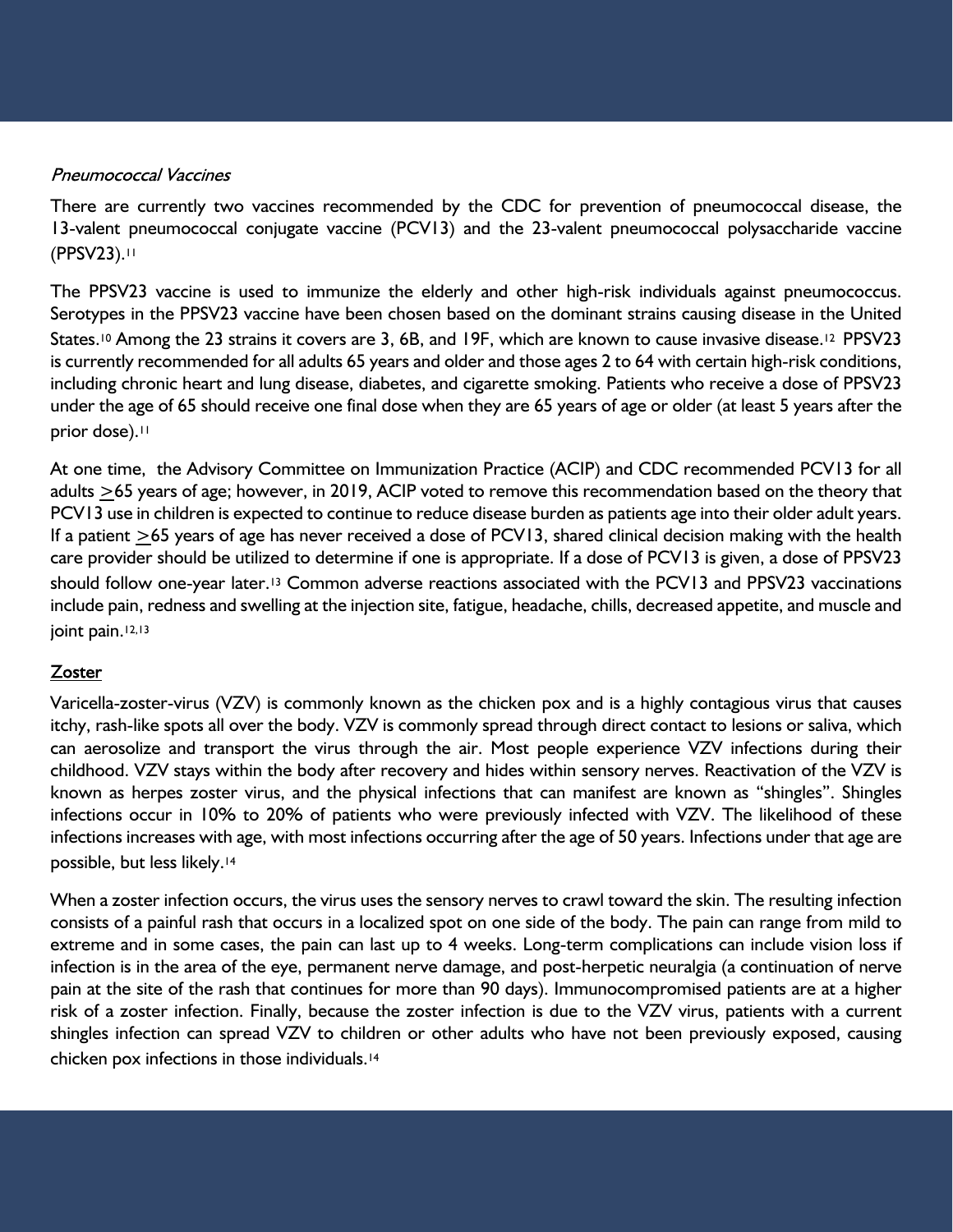# Zoster Vaccine

Zoster vaccine live (ZVL, Zostavax) was introduced onto the market in 2006 and was recommended for patients 60 years and older. It was found to be 51% effective against preventing shingles and 66% effective at preventing post-herpetic neuralgia.2 However, in 2017 the recombinant zoster vaccine (RZV, Shingrix) was approved. RZV was shown to be more effective than ZVL, with 97% effectiveness against shingles and 91% effectiveness against post-herpetic neuralgia.15 Soon after its release, RZV became the vaccine of choice and was recommended by the CDC over ZVL. The increased efficacy of RZV was a driving force for this change, but another factor in its favor was its availability as an inactivated vaccine. ZVL was a live vaccine and, therefore, not always recommended for patients who were immunocompromised.<sup>15</sup>

ZVL was discontinued in November of 2020, so currently the only available zoster vaccine is RZV.14 The CDC recommends RZV for all adults aged 50 years and older who are not pregnant and who are immunocompetent. The CDC has not yet specifically endorsed the use of RZV in immunocompromised patients because data are still lacking; however, it is not contraindicated in this population and studies are underway to provide more guidance.16 RZV is a two-dose series with the second dose given no sooner than 2 months after the first dose and no later than 6 months.<sup>17</sup> If a patient does not receive the second dose within the 4-month timeframe, the series does not need to be restarted and the second dose can be given as soon as possible.<sup>16</sup> Adverse effects include a sore arm, redness or swelling around the injection site, fatigue, fever, headache, shivering, and muscle aches—many of which are standard adverse reactions with any vaccine.<sup>17</sup>

## Conclusion

Vaccinations against influenza, pneumococcal, and shingles infections are all routine immunizations that are recommended in older adults. The purpose of these vaccines is to prevent serious complications that can be associated with each of these diseases. It is important for older adults to talk to their providers, making decisions that are appropriate given age-, lifestyle-, and health-specific factors.

## **References:**

- 1. Nance, D, Drinka, P, et. Al. Immunization in the Long-Term Care Setting. The Society for Post-Acute and Long-Term Care Medicine (AMDA). 2015; 1-62.
- 2. Centers for Disease Control and Prevention. What Everyone Should Know About Zostavax. https://www.cdc.gov/vaccines/vpd/shingles/public/zostavax/index.html#:~:text=What%20Everyone%20S hould%20Know%20about%20Zostavax,- One%20of%20the&text=Zostavax%20will%20no%20longer%20be,by%20November%2018%2C%20 2020. Updated October 5, 2020. Accessed May 18, 2021.
- 3. Cunningham AL, Lal H, Kovac M, et al. Efficacy of the herpes zoster subunit vaccine in adults 70 years of age or older. *N Engl | Med*. 2016;375(11):1019-1032.
- 4. Taubenberger JK, Morens DM. The pathology of influenza virus infections. Annu Rev Pathol. 2008;3:499-522.